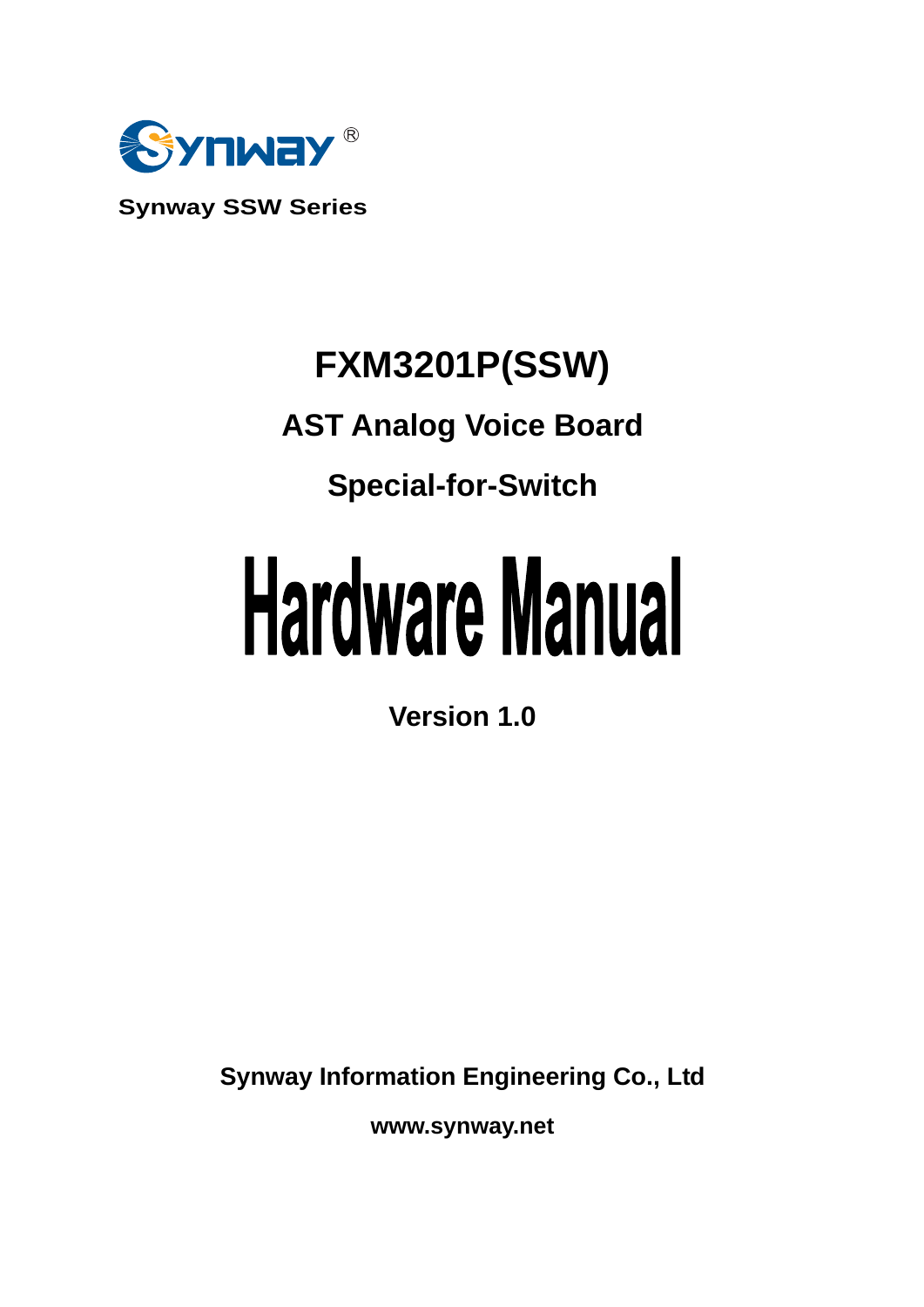<span id="page-1-0"></span>

# **Contents**

| 1.1   |  |  |  |
|-------|--|--|--|
| 1.2   |  |  |  |
|       |  |  |  |
|       |  |  |  |
| 2.1.1 |  |  |  |
| 2.1.2 |  |  |  |
| 2.1.3 |  |  |  |
| 2.2   |  |  |  |
| 2.3   |  |  |  |
| 2.4   |  |  |  |
|       |  |  |  |
|       |  |  |  |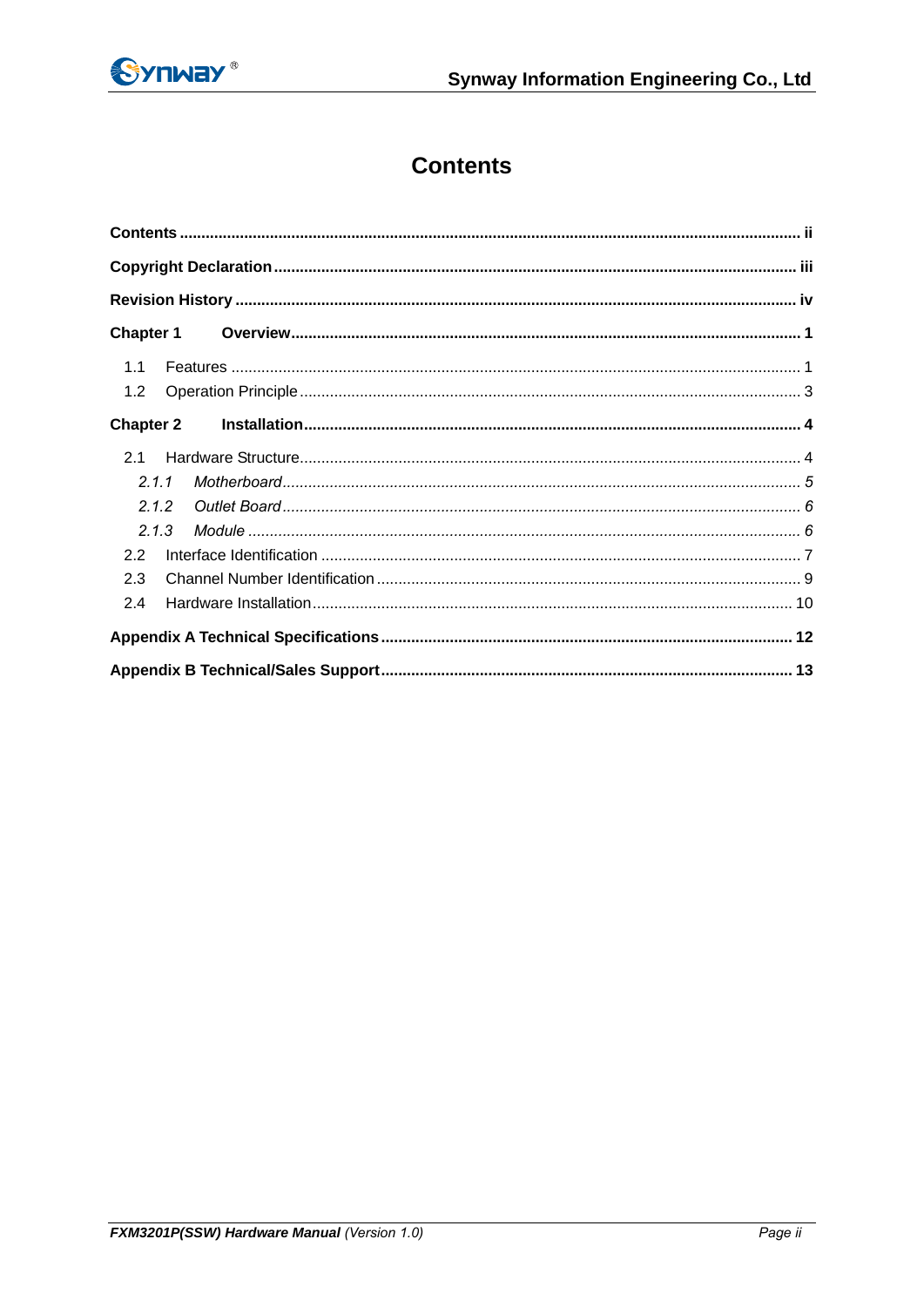<span id="page-2-0"></span>

# **Copyright Declaration**

This manual is provided by Synway Information Engineering Co., Ltd (hereinafter referred to as 'Synway') as the support file for 'Synway FXM Series board driver software'. Both the software and this manual are copyrighted and protected by the laws of the People's Republic of China.

All rights reserved; no part of this manual may be extracted, modified, copied, reproduced or transmitted in any form or by any means, electronic or mechanical, without prior written permission from Synway. By using this manual, you agree to the following *Software License Agreement*.

Synway reserves the right to revise this manual without prior note. Please contact Synway for the latest version of this manual before placing an order.

Synway has made every effort to ensure the accuracy of this manual but does not guarantee the absence of errors. Moreover, Synway assumes no responsibility in obtaining permission and authorization of any third party patent, copyright or product involved in relation to the use of this manual.

**Note:** Asterisk and Digium mentioned in this book are registered trademarks of Digium Inc. Trixbox is a registered trademark of Fonality. FreeSwitch is a registered trademark of FreeSwitch.org.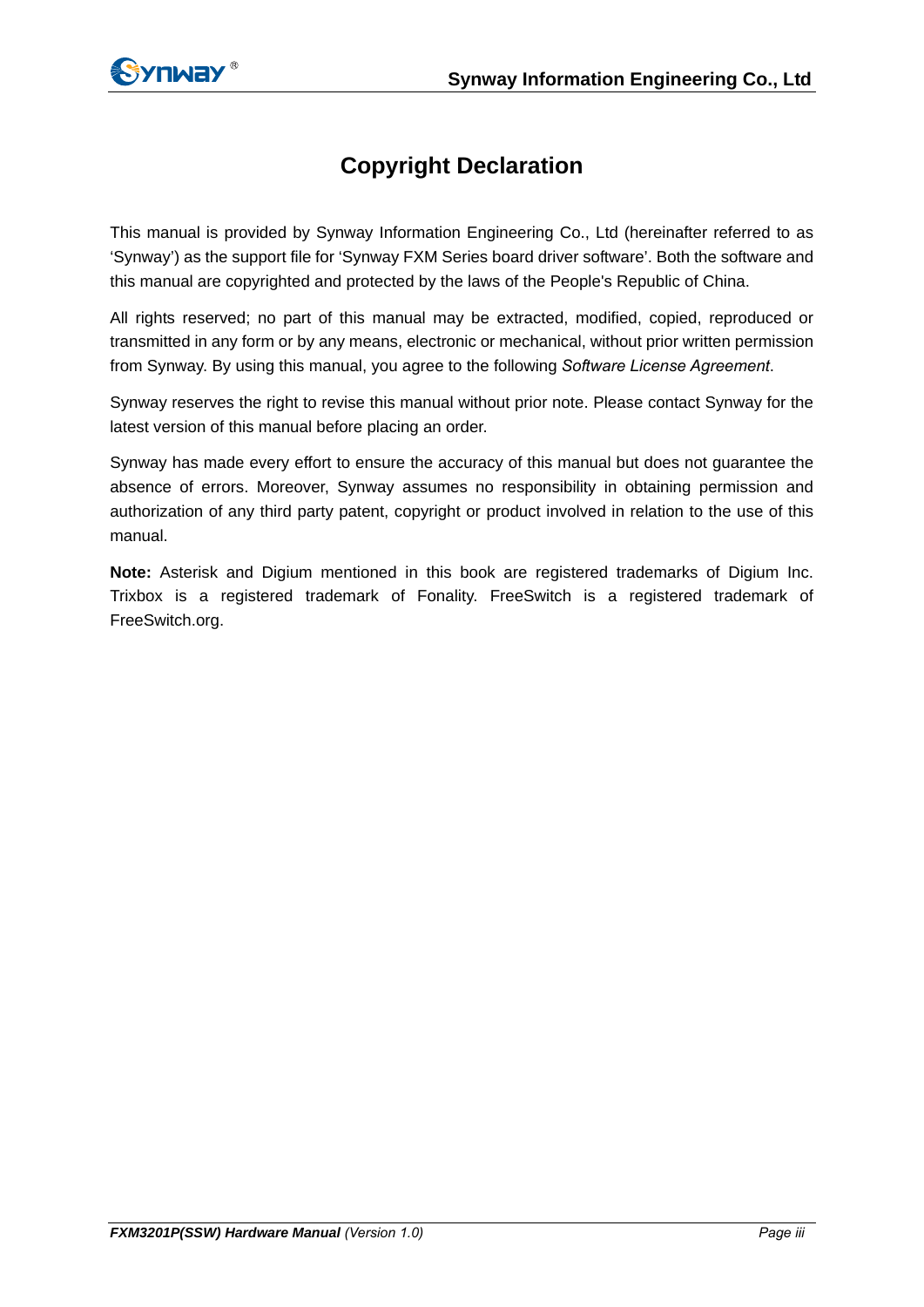<span id="page-3-0"></span>

# **Revision History**

| <b>Version</b> | Date   | <b>Comments</b>     |
|----------------|--------|---------------------|
| Version 1.0    | 2010-8 | Initial publication |
|                |        |                     |

**Note: Only major revisions to this manual itself recorded herein.**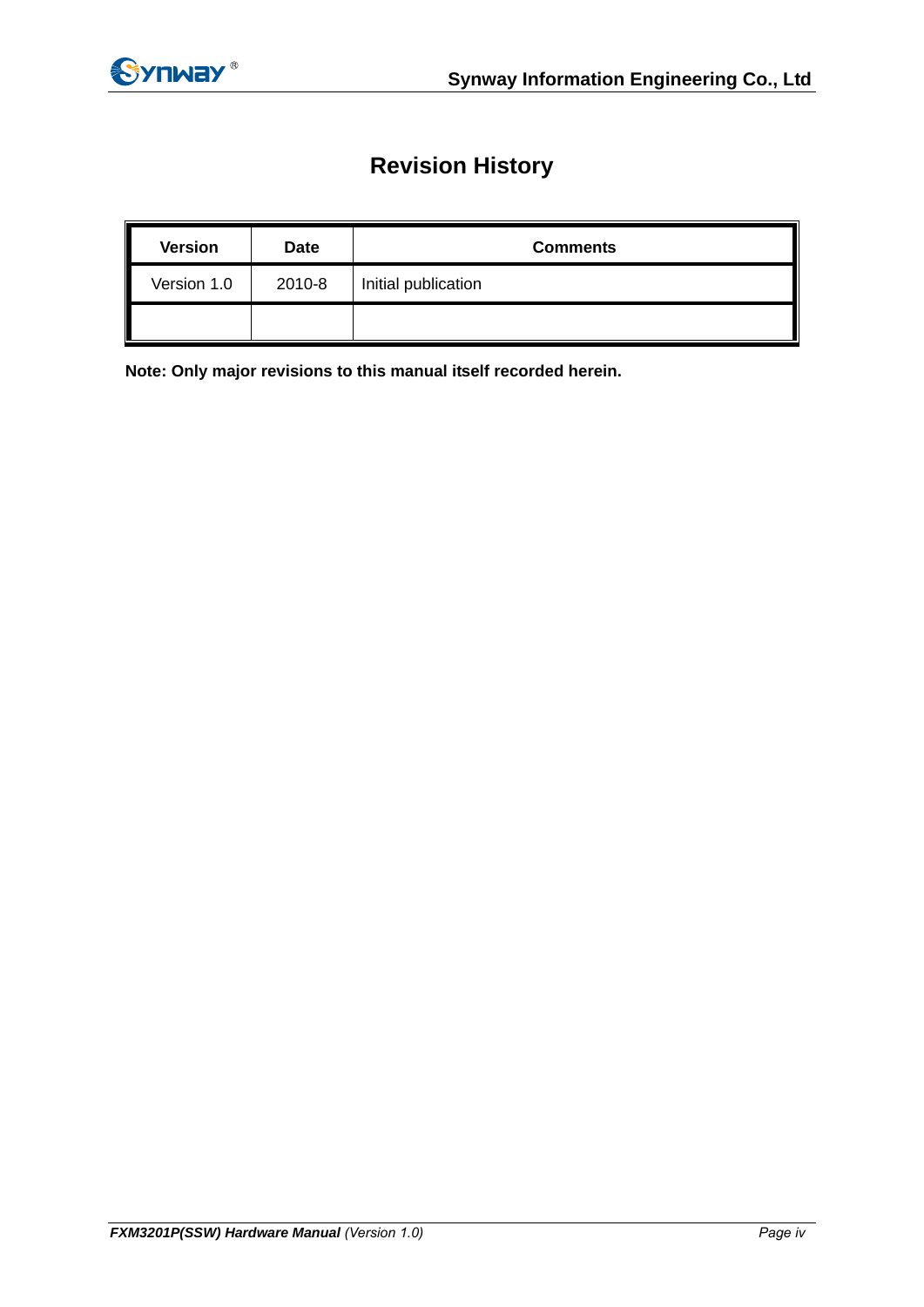<span id="page-4-0"></span>

# **Chapter 1 Overview**

FXM3201P(SSW) (hereinafter referred to as FXM32\_SSW) is an analog voice board special for the Synway UMCT intelligent switch in Asterisk. It is designed with a smart appearance and a flexible structure. The voice quality it provides is rather splendid. The echo canceller which we developed out independently to cancel echoes in hardware supports 128ms for time delay estimation. This product is really cost effective. With the extendable daughterboards and the selectable modules, you can customize systems to what you want.

[Figure 1-1](#page-4-1) below shows the overall structure of FXM32\_SSW.



Figure 1-1 Overall Structure of FXM32\_SSW (Right and Front Views)

# <span id="page-4-1"></span>**1.1 Features**

## z **Echo Cancellation**

- 1) Compliant with G.168-2002.
- 2) The basic motherboard supports 256 point (32ms) for time delay estimation on each channel while the enhanced motherboard supports 1024 point (128ms).
- 3) Uses the DSPs on the motherboard to process echoes, not wasting any host resources.
- 4) Not only cancels out the effect of voice playback on DTMF and busy tones detection, but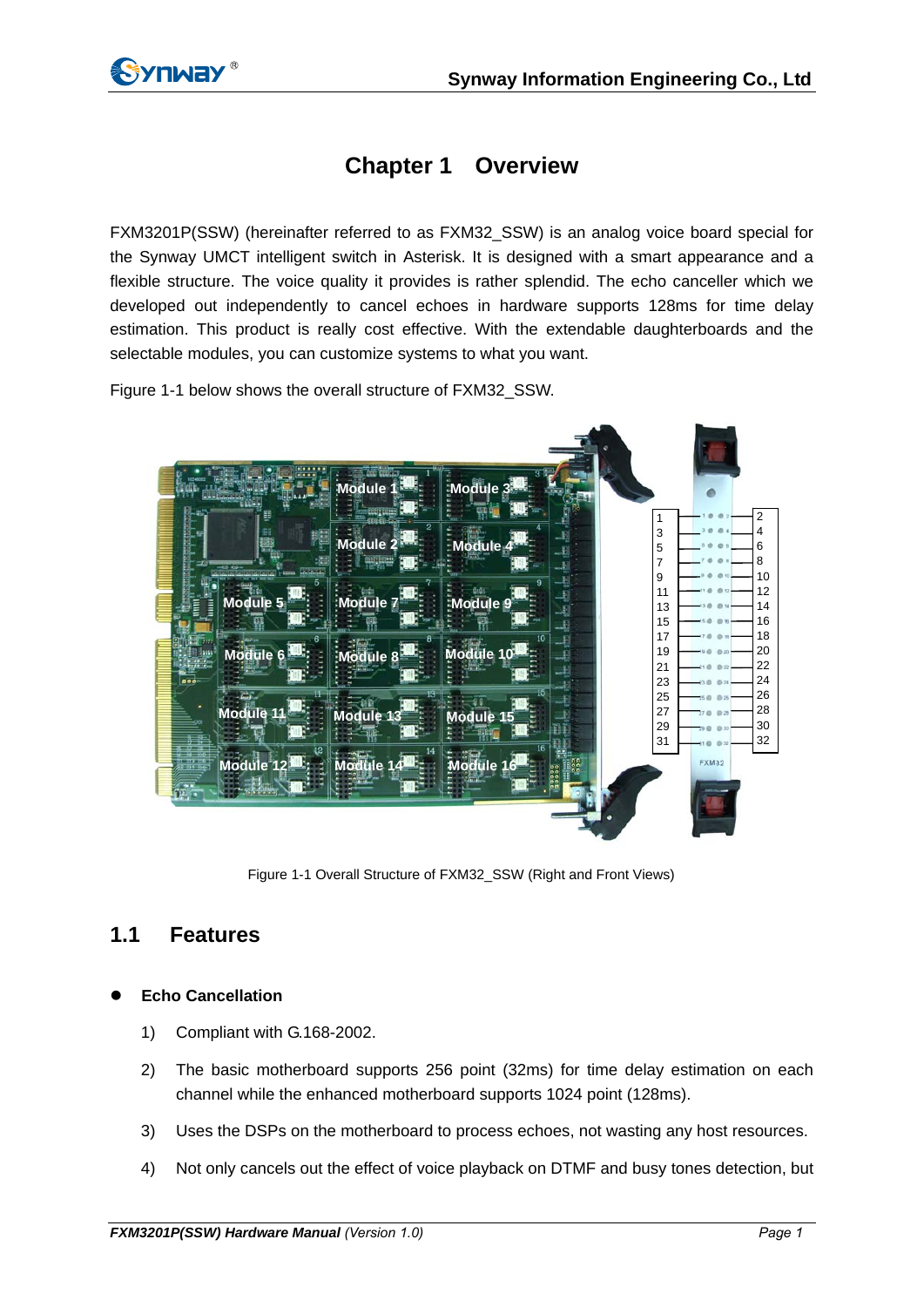

also avoids self-excited oscillation and howling, minimizes the possibility of registering wrong DTMF and busy tones in a conference call, especially suitable for VoIP application environments.

z **DMA** 

Uses the DMA technique for data reading and writing, greatly minimizing the cost of host CPU.

#### $\bullet$ **Structure**

- 1) A single board supports up to 32 analog voice channels.
- 2) Several kinds of modules are optional for you to install with the mother/daughter boards to achieve different purposes. Actually, we provide FXS, FXO and FXC (a compound body of FXS and FXO). FXC has the capability to ensure safe communication even when the PC is powered off, which eliminates the damage caused by sudden power cuts.
- 3) Thanks to the modular design, it is allowed to assemble different number of modules and to acquire analog channels as many as you want (less than 32 per board).
- 4) To satisfy the requirement on complex PBX connection, we provide the outlet board RFX321 to connect on-board channels with phone lines. This outlet board has two RJ21 connectors, allowing the direct link to many third-party PBXes and the successful establishment of calls on up to 32 channels at the same time. It is equipped with the lightning-proof circuit, greatly improving the complete security.

## **• Compatibility in Software and Hardware**

- 1) Includes PCI 2.2 bus with burst data transmission rate up to 132 MB/s; PNP (plug and play) feature eliminates the need for jumper leads; general PCI design supports 3.3V/5V PCI slot and PCI-X slot.
- 2) FXM32\_SSW has the same processing circuit and software environment as the Synway FXM32 series PCI/PCIe boards. The board driver is compatible with Zaptel and therefore supports a lot of open source PBX systems, like Asterisk, Trixbox, Yate, CallWeaver, FreeSwitch, etc.

## **Interface**

FXM32\_SSW can be extended to have two RJ21 connectors through the outlet board RFX321. These two RJ21 connectors can either be converted to 32 RJ11 jacks with the help of two SHR-24DA-JB interface converters from Synway, or be used directly to connect with a third-party PBX or a patch panel.

#### $\bullet$ **Power**

As our developers have considered the characteristic of FXM32\_SSW while designing the Synway UMCT intelligent switch, the use of FXM32\_SSW does not require extra power.

#### $\bullet$ **Indicator**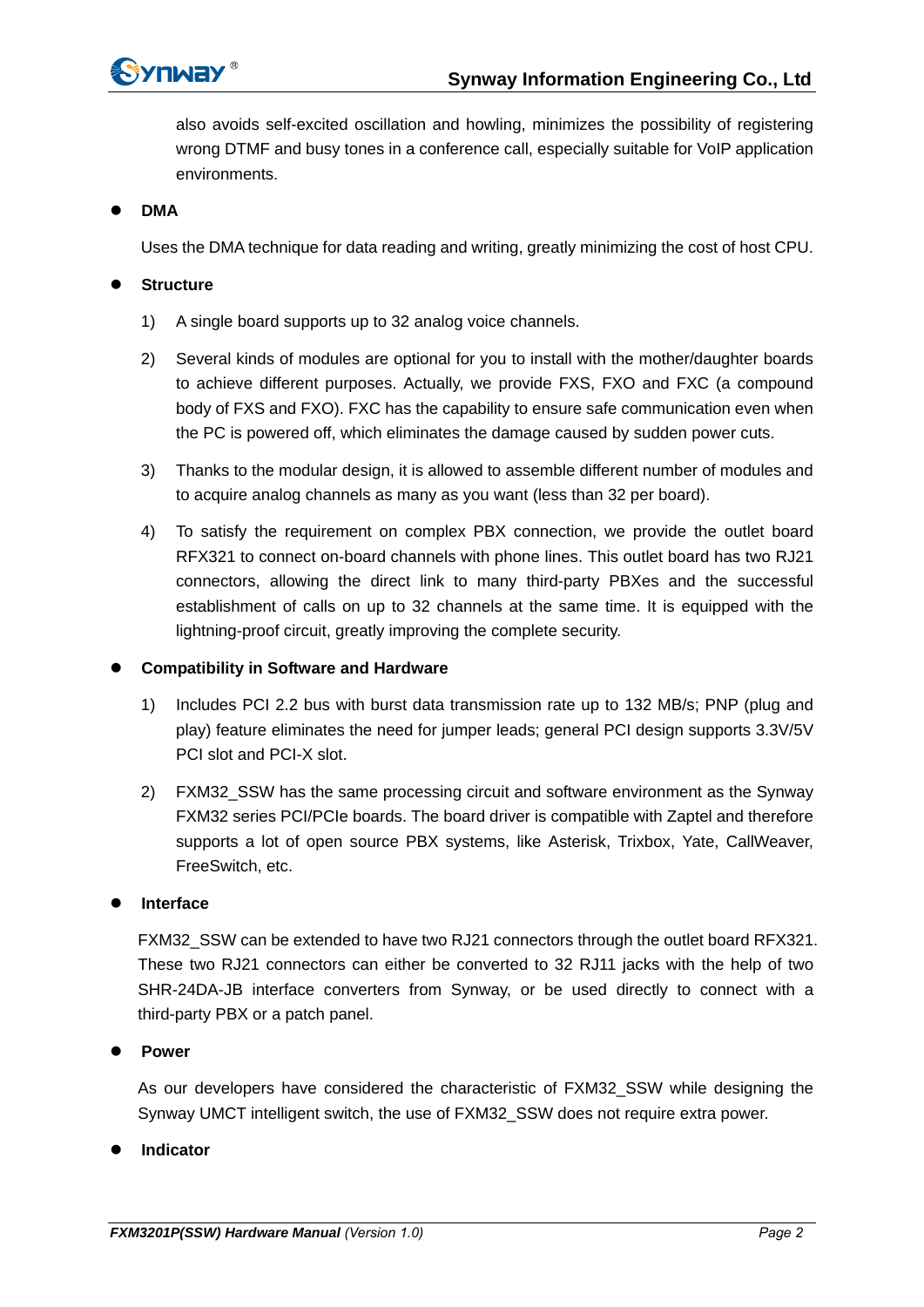<span id="page-6-0"></span>

There are 32 two color indicators reserved on the baffle of the motherboard, corresponding to 32 channels. Red represents the FXO channel while green indicates the FXS channel.

## **Hot Swapping**

Equipped with hot-swap circuits on the board, supporting insertion and extraction of boards while the system is running, easy for maintenance and backup.

# **1.2 Operation Principle**



Figure 1-2 Operation Principle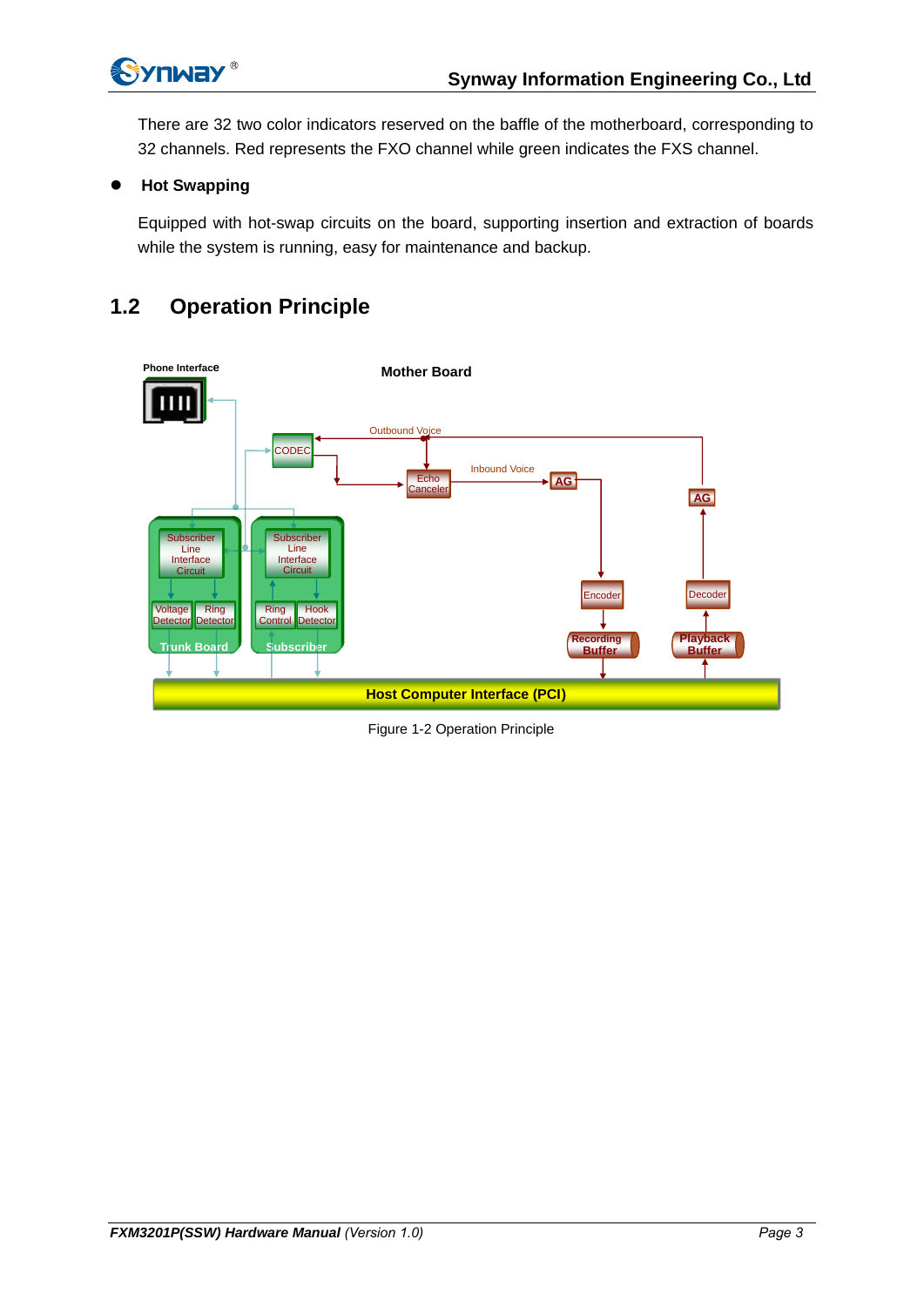# **Chapter 2 Installation**

#### <span id="page-7-0"></span>**2.1 Hardware Structure**

See [Table 2-1](#page-7-1) below for available models of FXM32\_SSW motherboard, outlet board and other components.

| <b>Component</b>       | <b>Maximum</b><br><b>Quantity</b> | <b>Model</b>         | <b>Comments</b>                                                                      |  |
|------------------------|-----------------------------------|----------------------|--------------------------------------------------------------------------------------|--|
| Motherboard            |                                   | <b>FXM3201P(SSW)</b> | Enhanced motherboard with PCI<br>bus                                                 |  |
|                        |                                   | <b>FXO200</b>        | Trunk module                                                                         |  |
| Module<br>16           |                                   | <b>FXS200</b>        | Station module                                                                       |  |
|                        |                                   | <b>FXC200</b>        | Composite module                                                                     |  |
| <b>Outlet Board</b>    |                                   | <b>RFX321</b>        | Offers 2 RJ21 connectors, ready<br>for connection with 32 channels                   |  |
| RJ21 Line              | 2                                 |                      | To connect the RJ21 connector<br>on the outlet board with the<br>interface converter |  |
| Interface<br>Converter | 2                                 | SHR-24DA-JB          | Convert RJ21 to RJ11                                                                 |  |

Table 2-1 Model List

<span id="page-7-1"></span>What the following [Figure 2-1](#page-7-2) illustrates is composed of an FXM3201P(SSW) motherboard, an FXO200 trunk module and an FXS200 station module.



<span id="page-7-2"></span>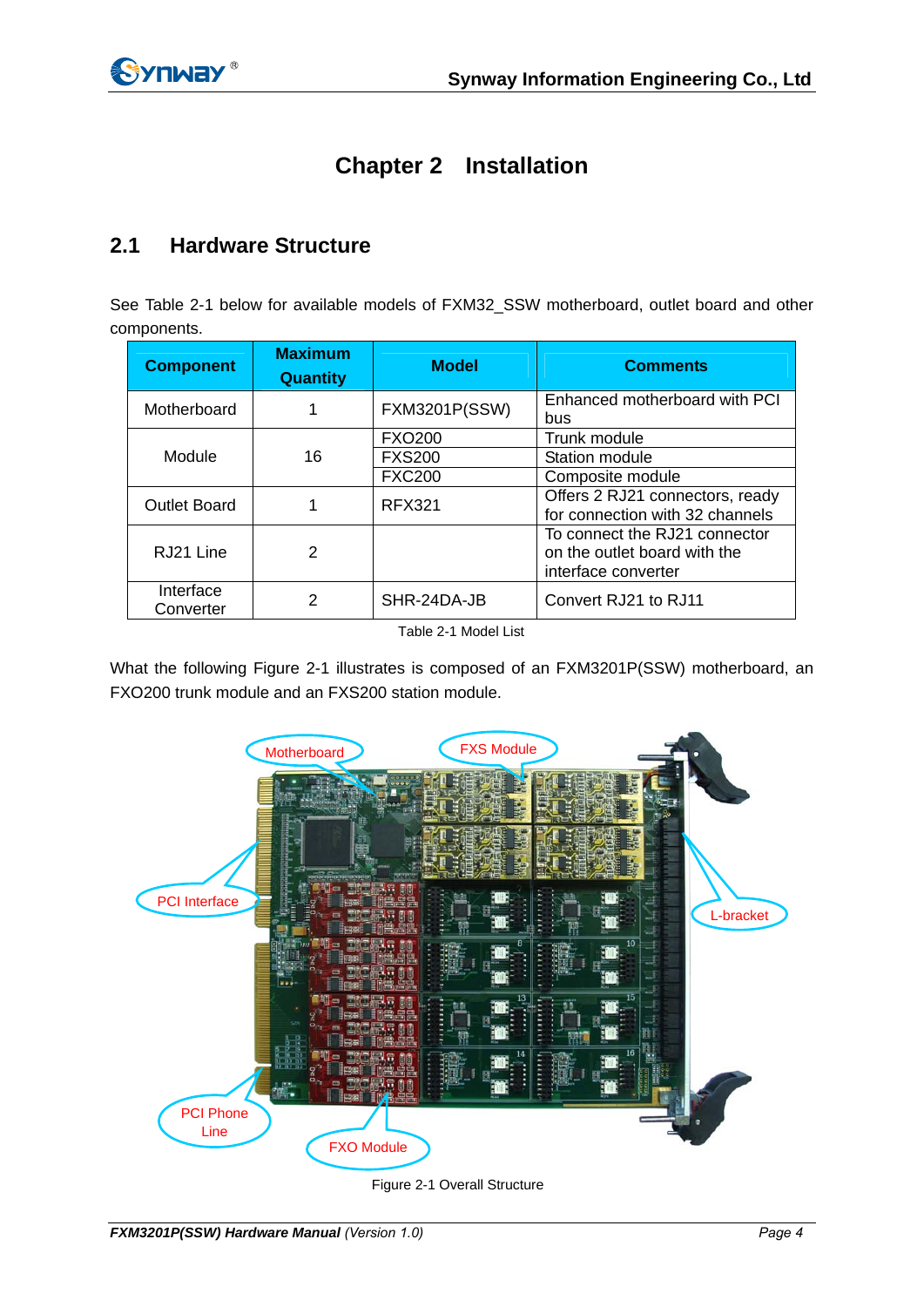<span id="page-8-0"></span>

# **2.1.1 Motherboard**



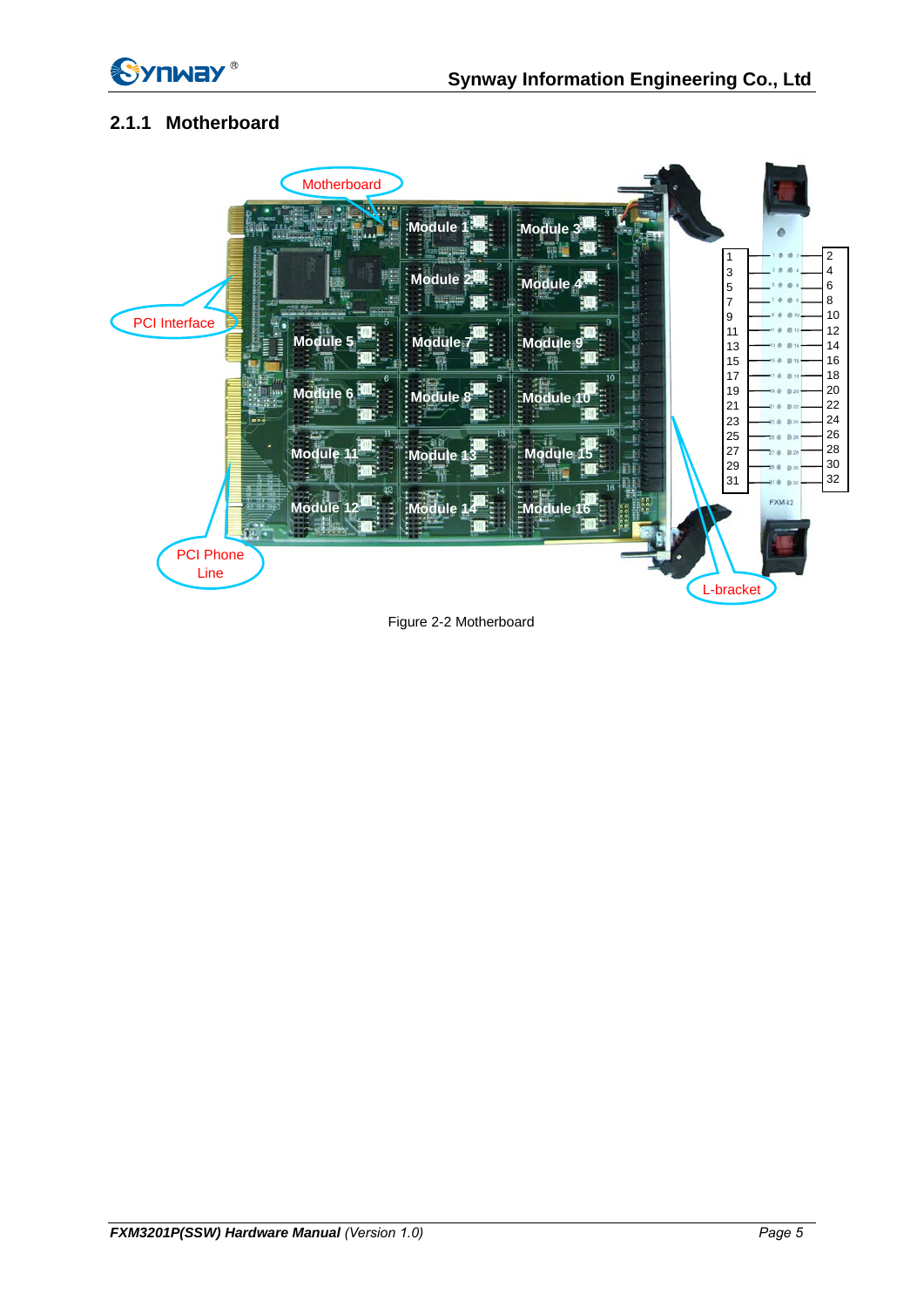<span id="page-9-0"></span>

# **2.1.2 Outlet Board**



Figure 2-3 Outlet Board

# **2.1.3 Module**

The FXM32\_SSW can have FXO, FXS or FXC (composite module) only, or be equipped with two or three of them at the same time.

## **•** FXO (Trunk Module)

This module is equipped with the lightning-proof circuit that reaches the telecom standard, and connects its corresponding channel directly to local lines from Central Office Terminal (COT), with the abilities to detect line voltage, diagnose line failure, and judge the on-hook/off-hook state of the station phone which is linked with it. See [Figure 2-4](#page-9-1) for its hardware structure.

| E | <b>ID</b><br><b>Ho.</b><br>п |
|---|------------------------------|
|   |                              |
| × |                              |

Figure 2-4 Trunk Module

<span id="page-9-1"></span>z **FXS (Station Module)**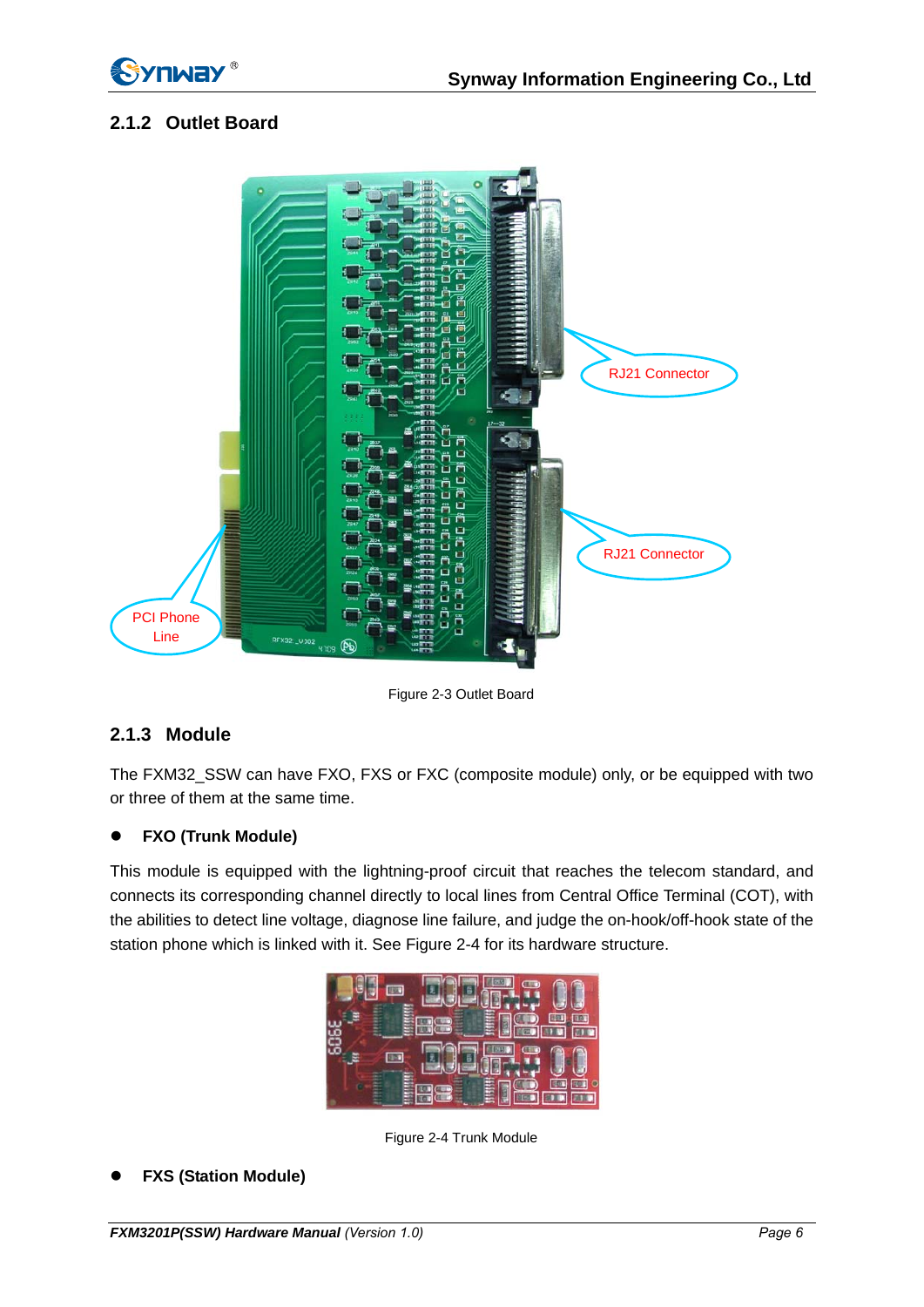<span id="page-10-0"></span>

This module functions either as a station phone provided it links directly to a telephone or as an extension phone for the PBX, supporting delivery of the calling party information in FSK/DTMF to the phone. It uses -48V standard battery feed voltage and the integrated overcurrent/overvoltage circuit protection system, can accommodate a subscriber line in length of up to 5.5km. Refer to [Figure 2-5](#page-10-1) for its hardware structure.



Figure 2-5 Station Module

## <span id="page-10-1"></span>z **FXC (Composite Module)**

A composite module accommodates a trunk channel and a station channel. It has a special capability of ensuring safe communication via an automatic direct connection of the trunk and station channels when the driver is not running or the PC is powered off.



Figure 2-6 Composite Module

# **2.2 Interface Identification**

FXM32 SSW can be extended with two RJ21 connectors by connecting the outlet board through the PCI interface. Actually, in each RJ21 only the first 16 pins are used. The pin layout of RJ21 is shown as follows.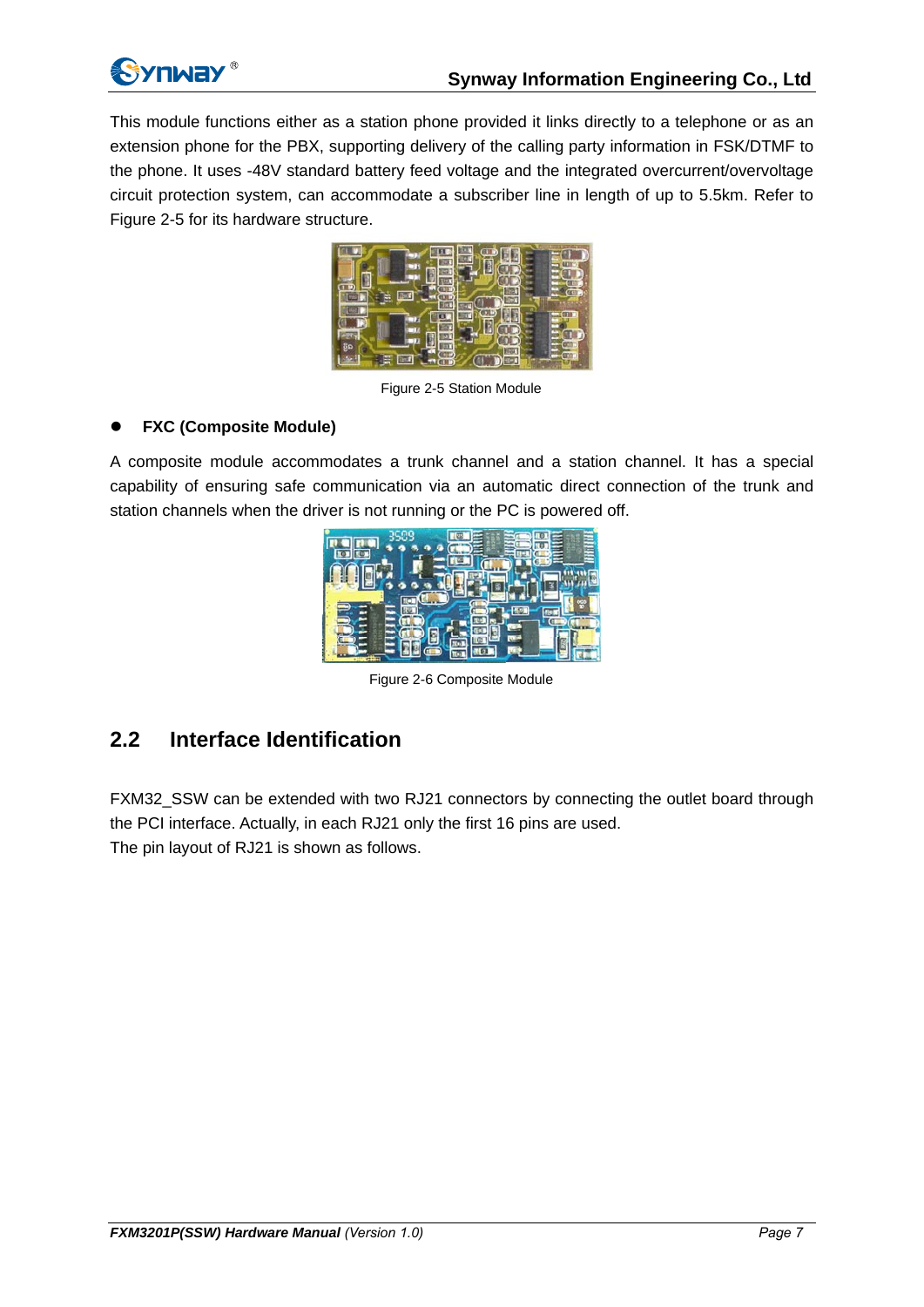



Figure 2-7 RJ21

The RJ21 connecting line we provide has 3 specifications (3m, 5m and 10m) for you to choose. They are all 25-twisted-pair communication cables using the international standard spectrum, can connect directly to our board. The 25 pairs of pins in RJ21 can be arranged by color in two different ways.See [Table 2-2](#page-11-0) and [Table 2-3](#page-12-1) for details. (To be exact, the 1st and the 26th pins are the first pair; the 2nd and the 27th pins constitute the second pair; …; the 24th and the 49th pins are the 24th pair; the 25th and the 50th pins constitute the 25th pair. Actually, only the first 24 pairs are used by 24-channel boards.)

<span id="page-11-0"></span>

| Pair<br><b>Number</b> | 1            | $\mathbf{2}$ | 3            | 4            | 5            | $\bf 6$      | 7            | 8           |
|-----------------------|--------------|--------------|--------------|--------------|--------------|--------------|--------------|-------------|
|                       |              |              |              |              |              |              |              |             |
| Color                 | White        | White        | White        | White        | White        | Red          | Red          | Red         |
|                       | <b>Blue</b>  | Orange       | Green        | <b>Brown</b> | Grey         | <b>Blue</b>  | Orange       | Green       |
| Pair                  |              |              |              |              |              |              |              |             |
| <b>Number</b>         | 9            | 10           | 11           | 12           | 13           | 14           | 15           | 16          |
|                       | Red          | Red          | <b>Black</b> | <b>Black</b> | <b>Black</b> | <b>Black</b> | <b>Black</b> | Yellow      |
| Color                 | <b>Brown</b> | Grey         | <b>Blue</b>  | Orange       | Green        | <b>Brown</b> | Grey         | <b>Blue</b> |
| Pair                  |              |              |              |              |              |              |              |             |
| <b>Number</b>         | 17           | 18           | 19           | 20           | 21           | 22           | 23           | 24          |
| Color                 | Yellow       | Yellow       | Yellow       | Yellow       | Purple       | Purple       | Purple       | Purple      |
|                       | Orange       | Green        | <b>Brown</b> | Grey         | <b>Blue</b>  | Orange       | Green        | Brown       |
| Table 2-2             |              |              |              |              |              |              |              |             |
| Pair                  |              |              |              |              |              |              |              |             |
| <b>Number</b>         | 1            | $\mathbf{2}$ | 3            | 4            | 5            | 6            | 7            | 8           |
| Color                 | <b>Black</b> | <b>Black</b> | <b>Black</b> | <b>Black</b> | <b>Black</b> | Red          | Red          | Red         |
|                       | Grey         | <b>Brown</b> | Orange       | Green        | <b>Blue</b>  | Grey         | <b>Brown</b> | Orange      |
| Pair                  |              | 10           | 11           | 12           | 13           | 14           |              | 16          |
| <b>Number</b>         | 9            |              |              |              |              |              | 15           |             |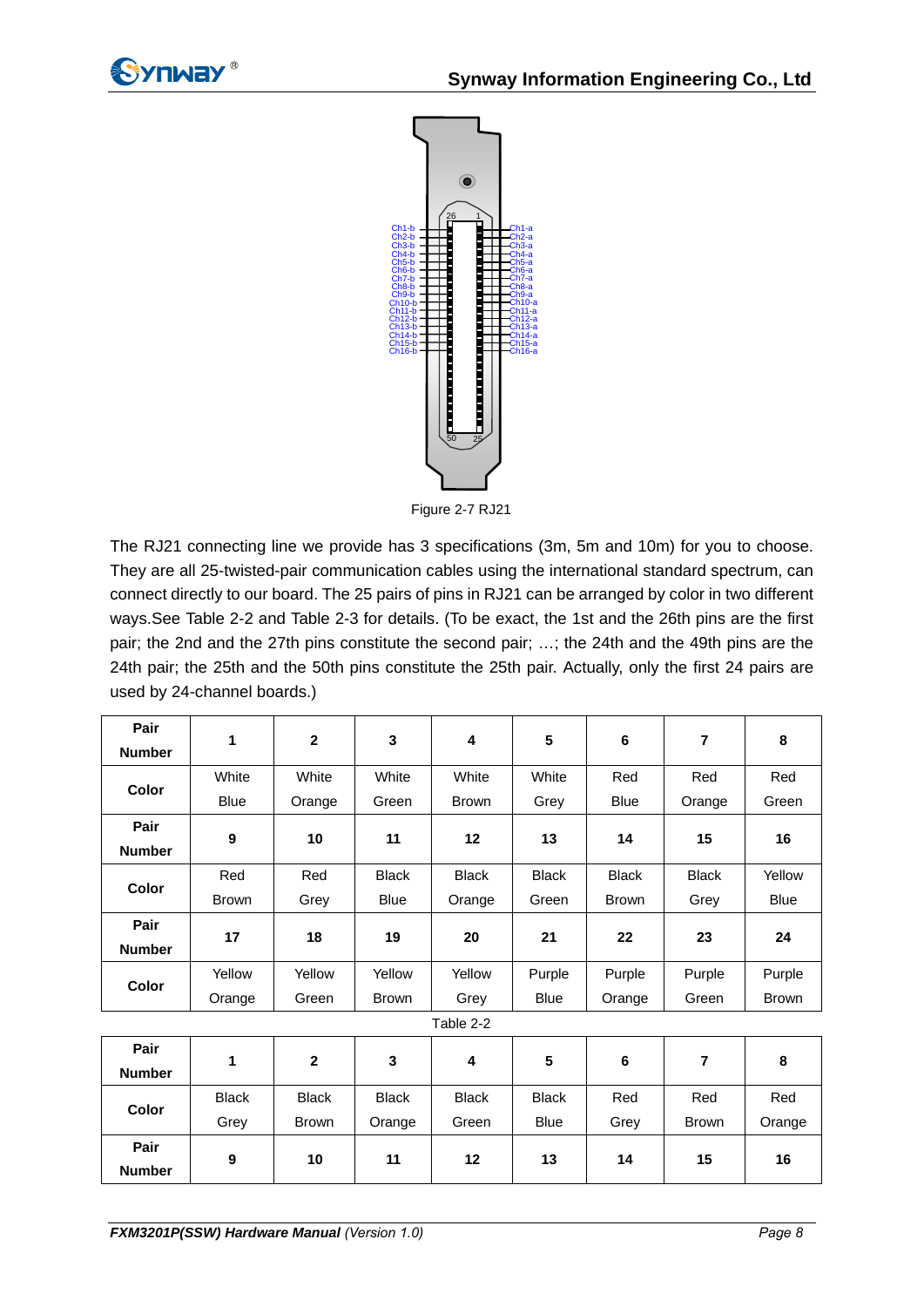<span id="page-12-0"></span>

# **Synway Information Engineering Co., Ltd**

| Color         | Red          | Red         | Yellow | Yellow       | Yellow | Yellow       | Yellow      | Purple |
|---------------|--------------|-------------|--------|--------------|--------|--------------|-------------|--------|
|               | Green        | <b>Blue</b> | Grev   | <b>Brown</b> | Orange | Green        | <b>Blue</b> | Grev   |
| Pair          | 17           | 18          | 19     | 20           | 21     | 22           | 23          | 24     |
| <b>Number</b> |              |             |        |              |        |              |             |        |
| Color         | Purple       | Purple      | Pruple | Purple       | White  | White        | White       | White  |
|               | <b>Brown</b> | Orange      | Green  | <b>Blue</b>  | Grey   | <b>Brown</b> | Orange      | Green  |

Table 2-3

<span id="page-12-1"></span>Notes:

1) Each channel is related to only the module at the corresponding place, as shown in the figure below.



Figure 2-8

2) When an FXM32\_SSW board is running, the indicators corresponding to trunk channels stay red, and those corresponding to station channels stay green. The indicators being unused do not light up.

# **2.3 Channel Number Identification**

An FXM32\_SSW set provides up to 32 channels, each of which has a fixed number.

The channel number is fixed on the motherboard corresponding to the module position. The channel type is decided by the type of the installed module.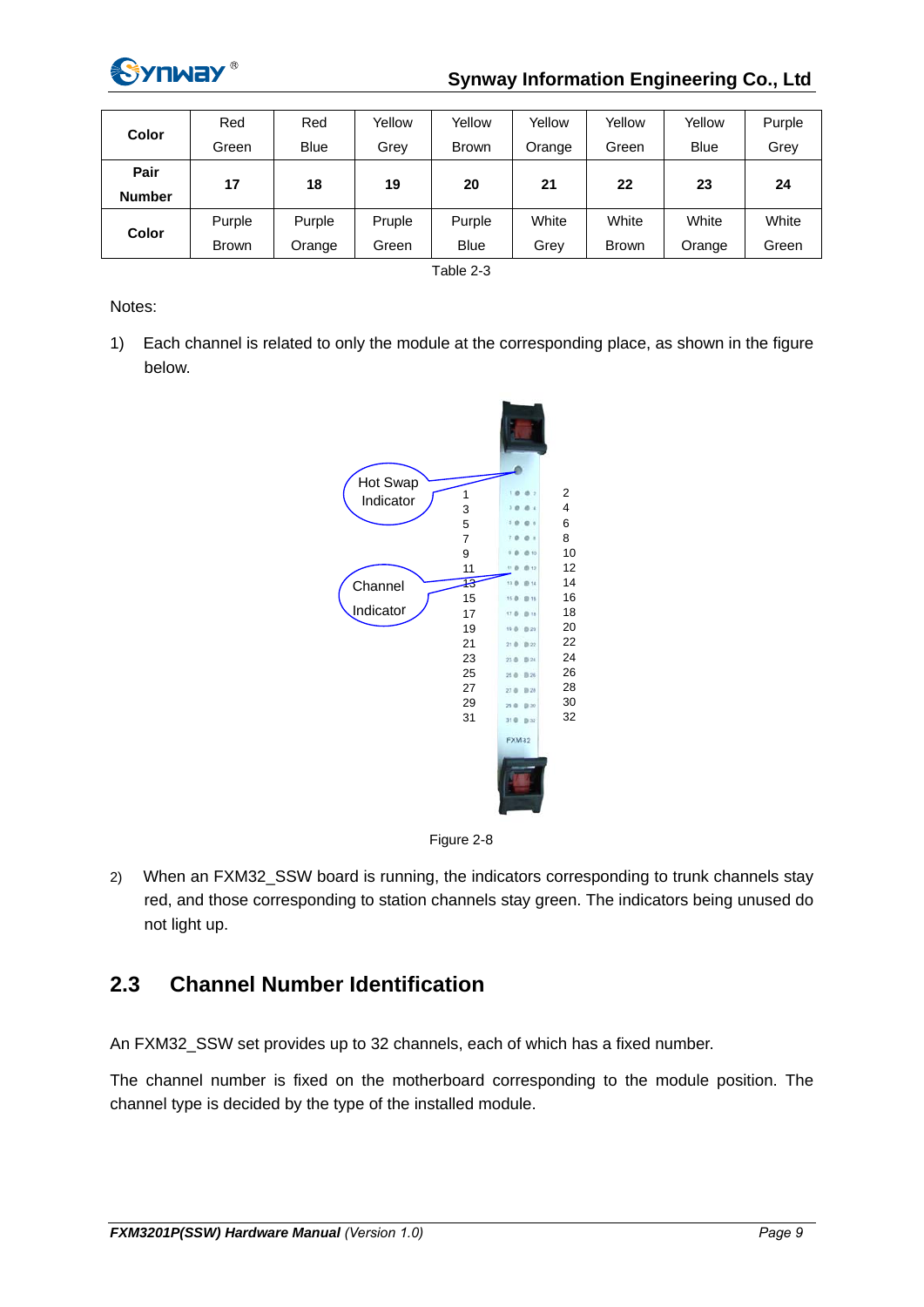<span id="page-13-0"></span>



<span id="page-13-1"></span>Note: Only applicable to the Synway UMCT intelligent switch.

# **2.4 Hardware Installation**

## **Note: Always turn off the power before installation!**

**Step 1: Check if all the boards and modules within the package are in good state.** 

**Step 2: Plug all modules you need onto the motherboard.** 

Fit all modules to corresponding channels on the motherboard. Refer to [Figure 2-9](#page-13-1) (just an example).

- **Step 3: Fit the motherboard into the slot on the switch.**
- **Step 4: Connect the outlet board to the corresponding interface on the switch.**
- **Step 5: In use of RJ21 for direct connection, just connect the RJ21 line directly to the outlet board; in use of the interface converter to convert RJ21 to RJ11, make sure you have both the SHR-24DA-JB interface converter and the RJ21 line and use the RJ21 line to connect two SHR-24DA-JB interface converters (only the first 16 pins of each interface converter are usable) with the outlet board.**

## **Step 6: Set up an application environment.**

Connect phone lines with the port to an FXO module and the telephone with the port to an FXS module, to establish an application environment.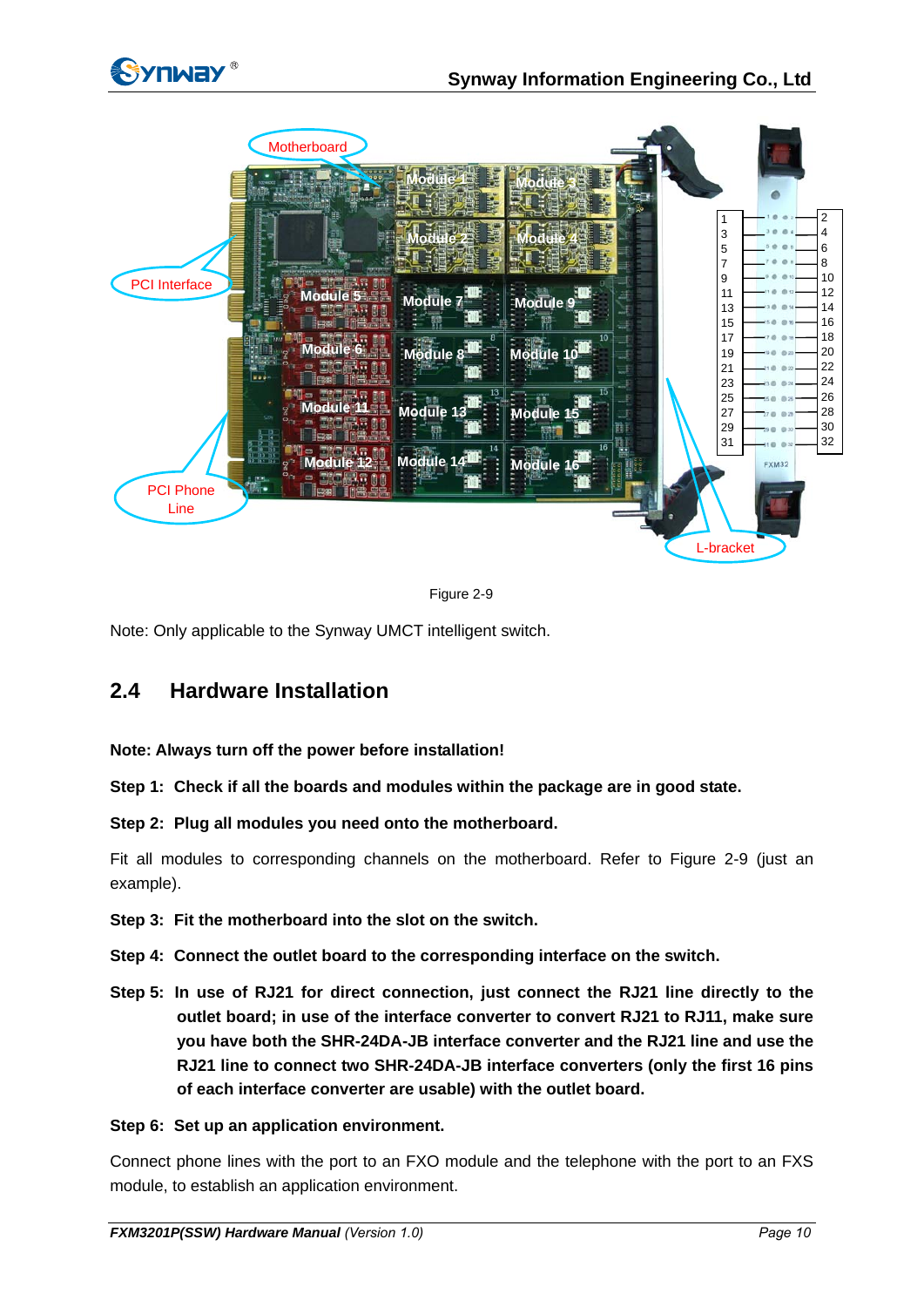#### **Step 7: Boot your computer and install the driver.**

Regarding driver installation, refer to the file 'SynAST UserManual.doc' for details.

#### **Step 8: Synchronize the clock.**

#### **Note: Skip this step if there is no need to get clock synchronization for multiple boards.**

The clock synchronization signal is used to connect more than one FXM32\_SSW motherboard or connect FXM32\_SSW boards with other kinds of boards (e.g. digital trunk boards) so that these boards can use a same clock to reduce the errors in faxing and to ensure the accuracy of data transmission between different boards. (Note: The clock synchronization between FXM32\_SSW motherboards and other boards is achieved via the outlet board, without the need to use the clock synchronization line.)

To make these two boards work synchronously indeed, you have to do proper configurations. Refer to the steps below.

1) For two FXM32\_SSW motherboards, after they are installed properly into the switch, powered on and loaded automatically with the driver, please execute the following command to activate the clock synchronization configuration.

#>echo 12 > /sys/module/fxm32/parameters/clockconf

2) For an FXM32\_SSW motherboard and a board of other model (such as a digital trunk board), after they are installed properly into the switch, powered on and loaded automatically with the driver, please execute the following command to activate the clock synchronization configuration.

#### #>echo 1 > /sys/module/fxm32/parameters/clockconf

Note: If the file /sys/module/fxm32/parameters/clockconf does not exist, on the premise that the driver has been loaded, you may try to use '/sys/module/fxm32/clockconf' to replace '/sys/module/fxm32/parameters/clockconf' in the above command.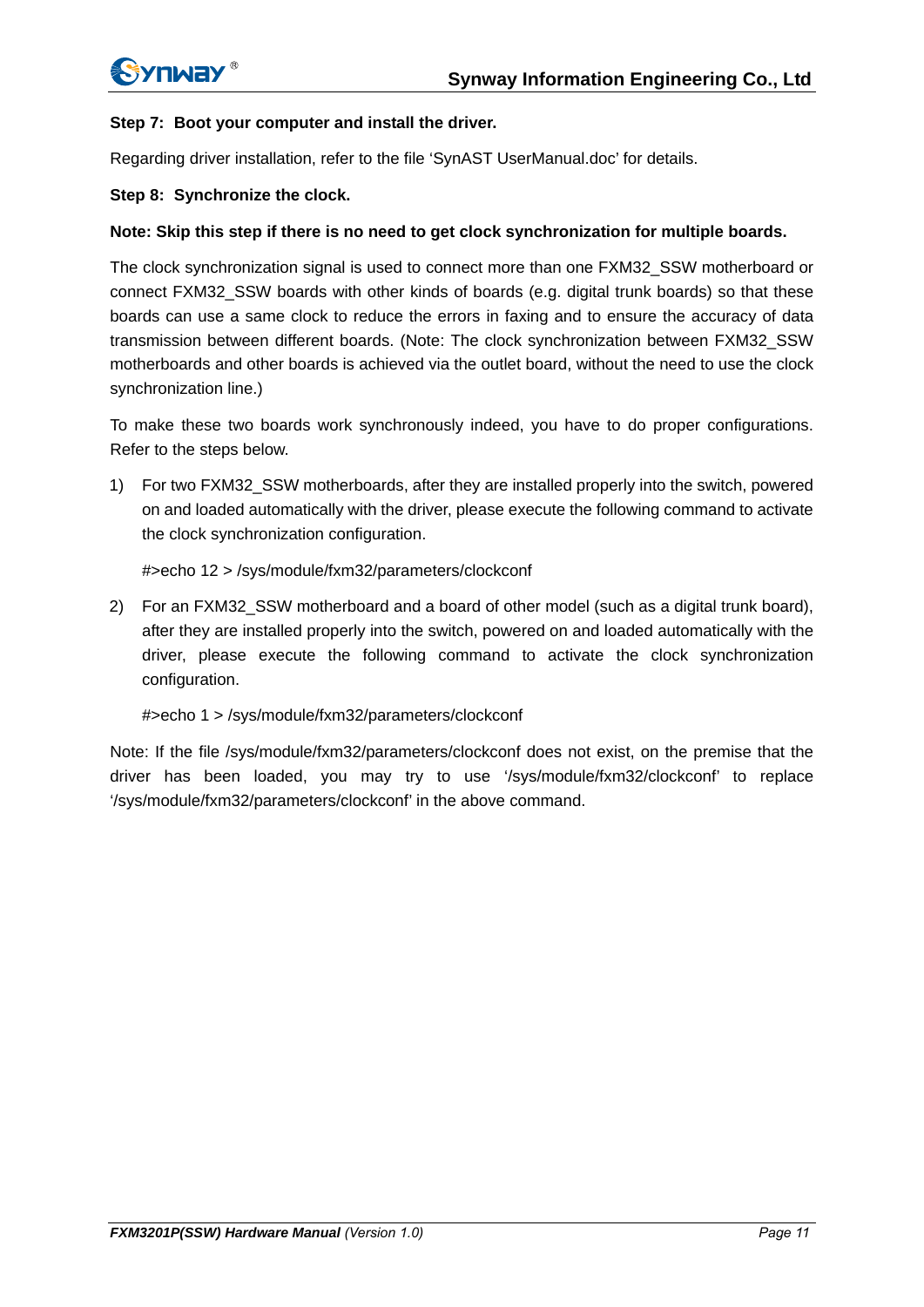<span id="page-15-0"></span>

# **Appendix A Technical Specifications**

**Dimensions** 

*219x175 mm<sup>2</sup> (excluding L-bracket)* 

## **Weight**

*Motherboard: about 185g (excluding modules)* 

*Module: about 10g* 

*Outlet board: about 90g* 

## **Environment**

*Operating temperature: 0*℃*—55*℃

*Storage temperature: -20*℃*—85*℃

*Humidity: 8%—90% non-condensing* 

*Storage humidity: 8%—90% non-condensing* 

## **Input/output Interface**

*Telephone line jack: 2 RJ21* 

## **Audio Specifications**

*CODEC: CCITT A/µ-Law 64kbps* 

*Distortion: ≤3%* 

*Frequency response: 300-3400Hz (±3dB)* 

*Signal-to-noise ratio: ≥38dB* 

*Echo suppression: ≥40dB* 

**Maximum System Capacity** 

*Depends on how many slots on the PBX* 

#### **Power Requirements**

*Total Power Consumption includes the electricity use of all motherboards and daughterboards.* 

*Only motherboards (with modules fully inserted)*

*+3.3V DC: 4300mA (power consumption: 14.2 W)* 

*+12V DC: 4000mA (power consumption: 48W)* 

#### **Impedance**

*Insulation resistance for PC isolation from telephone line: ≥2MΩ/500V DC* 

*Telephone line impedance:* 

*Compliant with the national standard impedance for three-component network* 

# **Audio Encoding & Decoding**

| A-Law | 64kbps |
|-------|--------|
|       |        |

*μ-Law 64kbps* 

## **Sampling Rate**

*8kHz* 

# **Safety**

*Lightning resistance: Level 4*